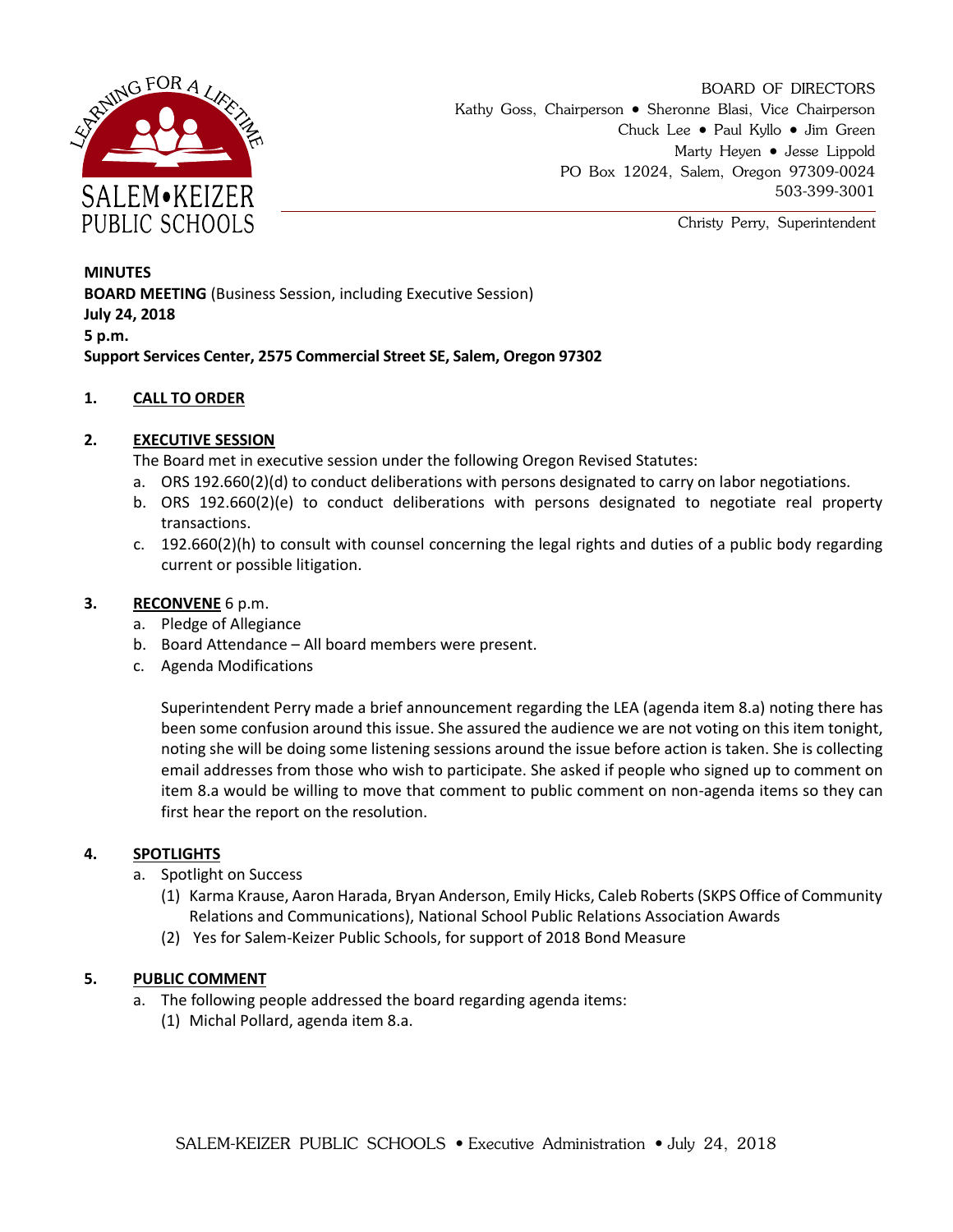### **6. ACTION ITEMS**

a. Approve the purchase of the property located at 4130 Portland Road NE, Salem, Oregon, 97301, and authorize the chief operations officer to complete the transaction.

Director Kyllo moved and Director Heyen seconded to approve the purchase of property located at 4130 Portland Road NE, Salem, Oregon 97301, and to authorize the chief operations officer to complete the transaction. The motion passed unanimously.

### **7. CONSENT CALENDAR**

- a. Personnel Actions
- b. Appointment of Legal Counsel for 2018-19

Director Green moved and Director Lippold seconded to approve the consent calendar. The motion passed unanimously.

### **8. READINGS**

a. Resolution to designate Salem-Keizer Public Schools Safety and Risk Management Services as a Law Enforcement Agency (LEA)

Mike Wolfe, chief operations officer, reviewed Resolution No. 201819-1, designating Salem-Keizer Public Schools Safety and Risk Management Services as a Law Enforcement Agency (LEA). The purpose is to improve the district's safety and security posture. The board asked clarifying questions, which Mr. Wolfe and Superintendent Perry addressed, also acknowledging public interest in the resolution.

#### **9. REPORTS**

a. Monitoring Report: Executive Limitations No. 1 – Global Executive Constraint

Superintendent Perry reported on Executive Limitations No. 1 – Global Executive Constraint. She noted items on the report are similar to past reports. Last year we had changes in mandatory reporting. One of our training components this year will be prevention of child abuse of minors. She noted we have a number of audits to ensure we maintain compliance with federal and state laws. The district has procedures in place to address employee actions and adhere to legal requirements, and the district conducts annual employee growth and evaluation. The board accepted the report.

b. Monitoring Report: Executive Limitations No. 2 – Emergency Superintendent Succession

Superintendent Perry reported on Executive Limitations No. 2 – Emergency Superintendent Succession. She noted that the assistant superintendent would serve in her absence. She also reminded the board that in any sort of event, there is a leadership team in place to ensure continuity. The board accepted the report.